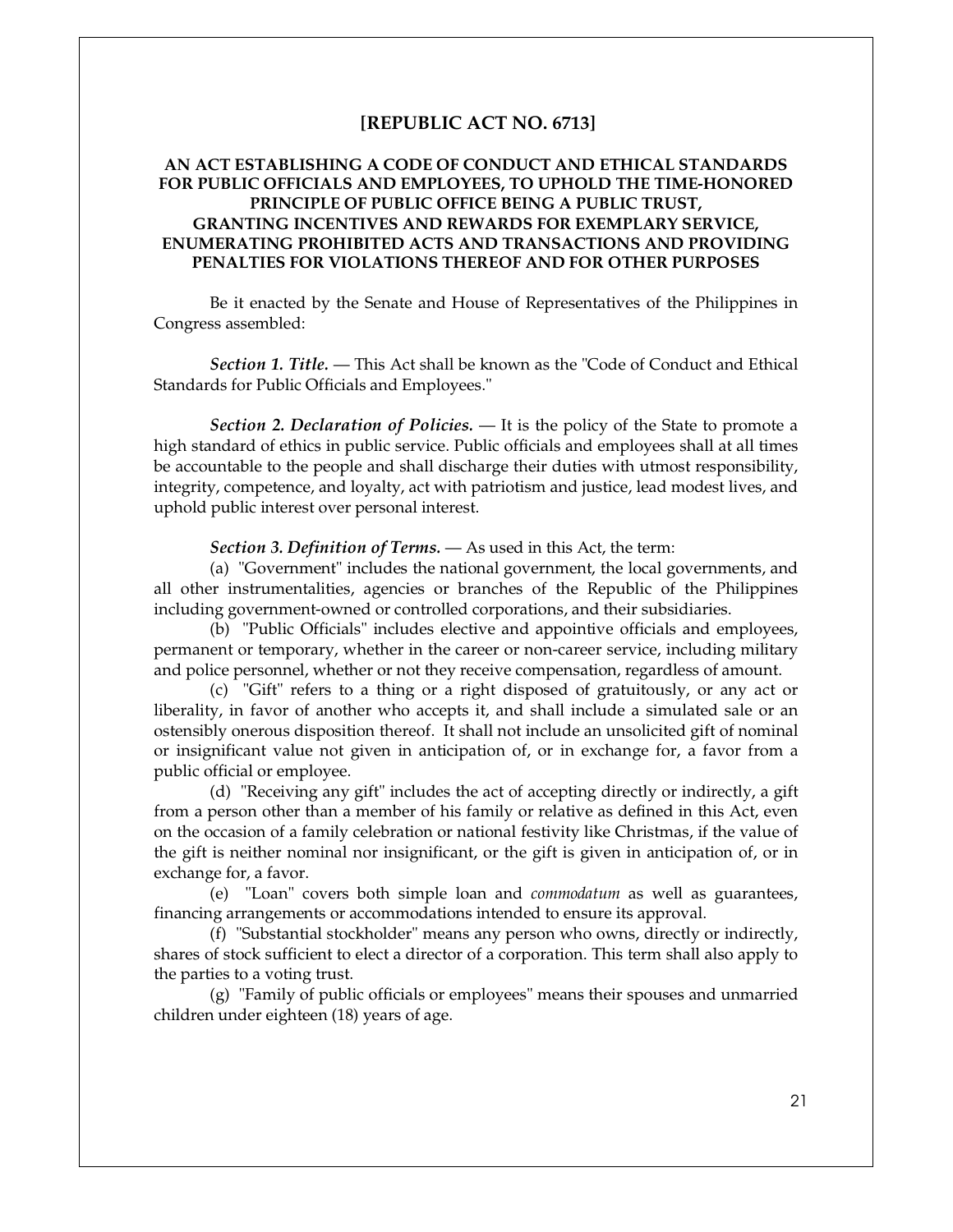(h) "Person" includes natural and juridical persons unless the context indicates otherwise.

 (i) "Conflict of interest" arises when a public official or employee is a member of a board, an officer, or a substantial stockholder of a private corporation or owner or has a substantial interest in a business, and the interest of such corporation or business, or his rights or duties therein, may be opposed to or affected by the faithful performance of official duty.

 (j) "Divestment" is the transfer of title or disposal of interest in property by voluntarily, completely and actually depriving or dispossessing oneself of his right or title to it in favor of a person or persons other than his spouse and relatives as defined in this Act.

 (k) "Relatives" refers to any and all persons related to a public official or employee within the fourth civil degree of consanguinity or affinity, including *bilas, inso* and *balae.*

*Section 4. Norms of Conduct of Public Officials and Employees.* — (A) Every public official and employee shall observe the following as standards of personal conduct in the discharge and execution of official duties:

 (a) *Commitment to public interest*. — Public officials and employees shall always uphold the public interest over and above personal interest. All government resources and powers of their respective offices must be employed and used efficiently, effectively, honestly and economically, particularly to avoid wastage in public funds and revenues.

 (b) *Professionalism.* — Public officials and employees shall perform and discharge their duties with the highest degree of excellence, professionalism, intelligence and skill. They shall enter public service with utmost devotion and dedication to duty. They shall endeavor to discourage wrong perceptions of their roles as dispensers or peddlers of undue patronage.

 (c) *Justness and sincerity.* — Public officials and employees shall remain true to the people at all times. They must act with justness and sincerity and shall not discriminate against anyone, especially the poor and the underprivileged. They shall at all times respect the rights of others, and shall refrain from doing acts contrary to law, good morals, good customs, public policy, public order, public safety and public interest. They shall not dispense or extend undue favors on account of their office to their relatives whether by consanguinity or affinity except with respect to appointments of such relatives to positions considered strictly confidential or as members of their personal staff whose terms are coterminous with theirs.

 (d) *Political neutrality*. — Public officials and employees shall provide service to everyone without unfair discrimination and regardless of party affiliation or preference.

 (e*) Responsiveness to the public*. — Public officials and employees shall extend prompt, courteous, and adequate service to the public. Unless otherwise provided by law or when required by the public interest, public officials and employees shall provide information of their policies and procedures in clear and understandable language, ensure openness of information, public consultations and hearings whenever appropriate, encourage suggestions, simplify and systematize policy, rules and procedures, avoid red tape and develop an understanding and appreciation of the socio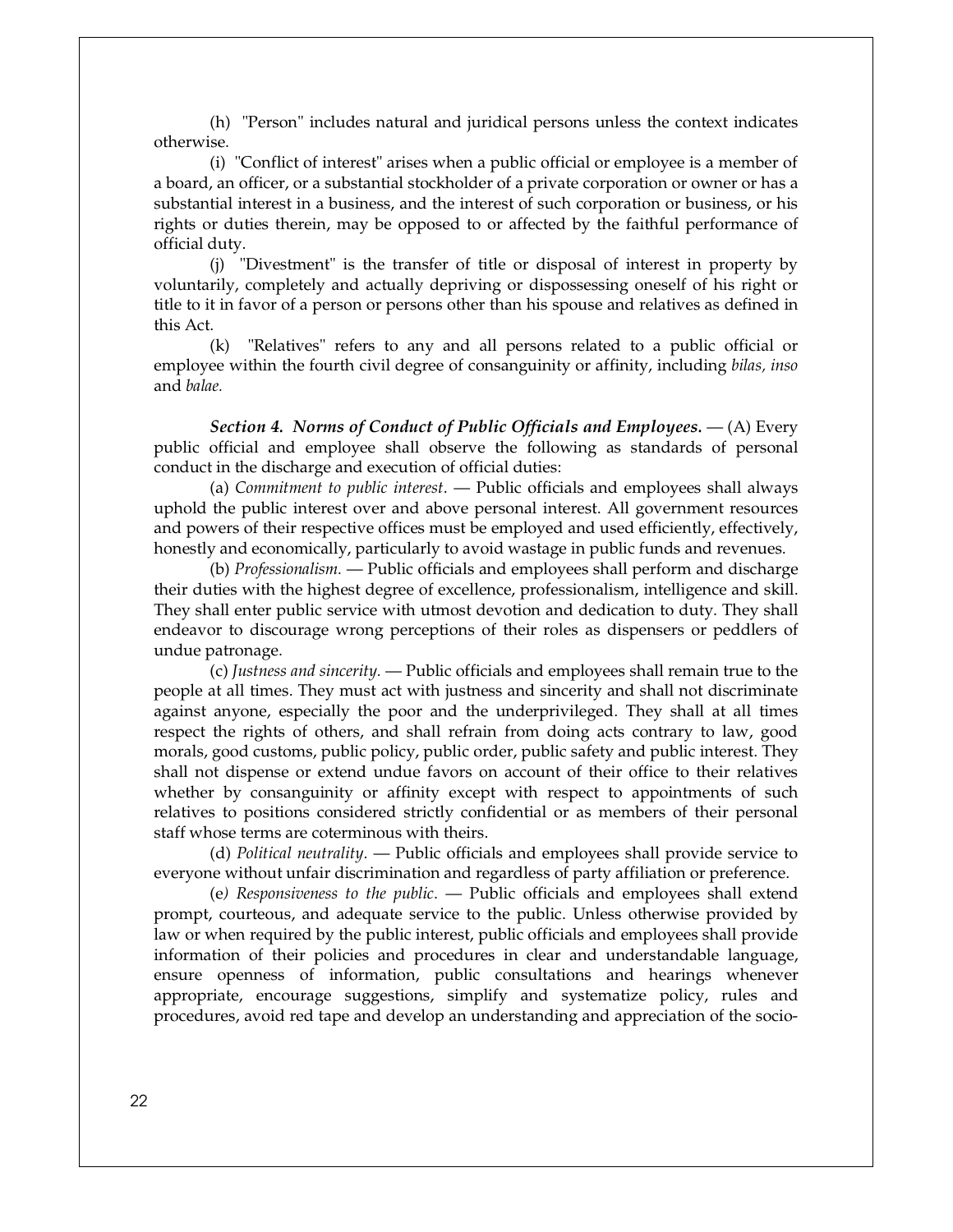economic conditions prevailing in the country, especially in the depressed rural and urban areas.

 (f) *Nationalism and patriotism*. — Public officials and employees shall at all times be loyal to the Republic and to the Filipino people, promote the use of locally produced goods, resources and technology and encourage appreciation and pride of country and people. They shall endeavor to maintain and defend Philippine sovereignty against foreign intrusion.

 (g) *Commitment to democracy*. — Public officials and employees shall commit themselves to the democratic way of life and values, maintain the principle of public accountability, and manifest by deeds the supremacy of civilian authority over the military. They shall at all times uphold the Constitution and put loyalty to country above loyalty to persons or party.

 (h) *Simple living*. — Public officials and employees and their families shall lead modest lives appropriate to their positions and income. They shall not indulge in extravagant or ostentatious display of wealth in any form.

 (B) The Civil Service Commission shall adopt positive measures to promote (1) observance of these standards including the dissemination of information programs and workshops authorizing merit increases beyond regular progression steps, to a limited number of employees recognized by their office colleagues to be outstanding in their observance of ethical standards; and (2) continuing research and experimentation on measures which provide positive motivation to public officials and employees in raising the general level of observance of these standards.

*Section 5. Duties of Public Officials and Employees.* — In the performance of their duties, all public officials and employees are under obligation to:

 (a) *Act promptly on letters and requests*. — All public officials and employees shall, within fifteen (15) working days from receipt thereof, respond to letters, telegrams or other means of communications sent by the public. The reply must contain the action taken on the request.

 (b) *Submit annual performance reports*. — All heads or other responsible officers of offices and agencies of the government and of government-owned or controlled corporations shall, within forty-five (45) working days from the end of the year, render a performance report of the agency or office or corporation concerned. Such report shall be open and available to the public within regular office hours.

 (c) *Process documents and papers expeditiously*. — All official papers and documents must be processed and completed within a reasonable time from the preparation thereof and must contain, as far as practicable, not more than three (3) signatories therein. In the absence of duly authorized signatories, the official next-in-rank or officer–in-charge shall sign for and in their behalf.

 (d) *Act immediately on the public's personal transactions.* — All public officials and employees must attend to anyone who wants to avail himself of the services of their offices and must, at all times, act promptly and expeditiously.

 (e) *Make documents accessible to the public.* — All public documents must be made accessible to, and readily available for inspection by, the public within reasonable working hours.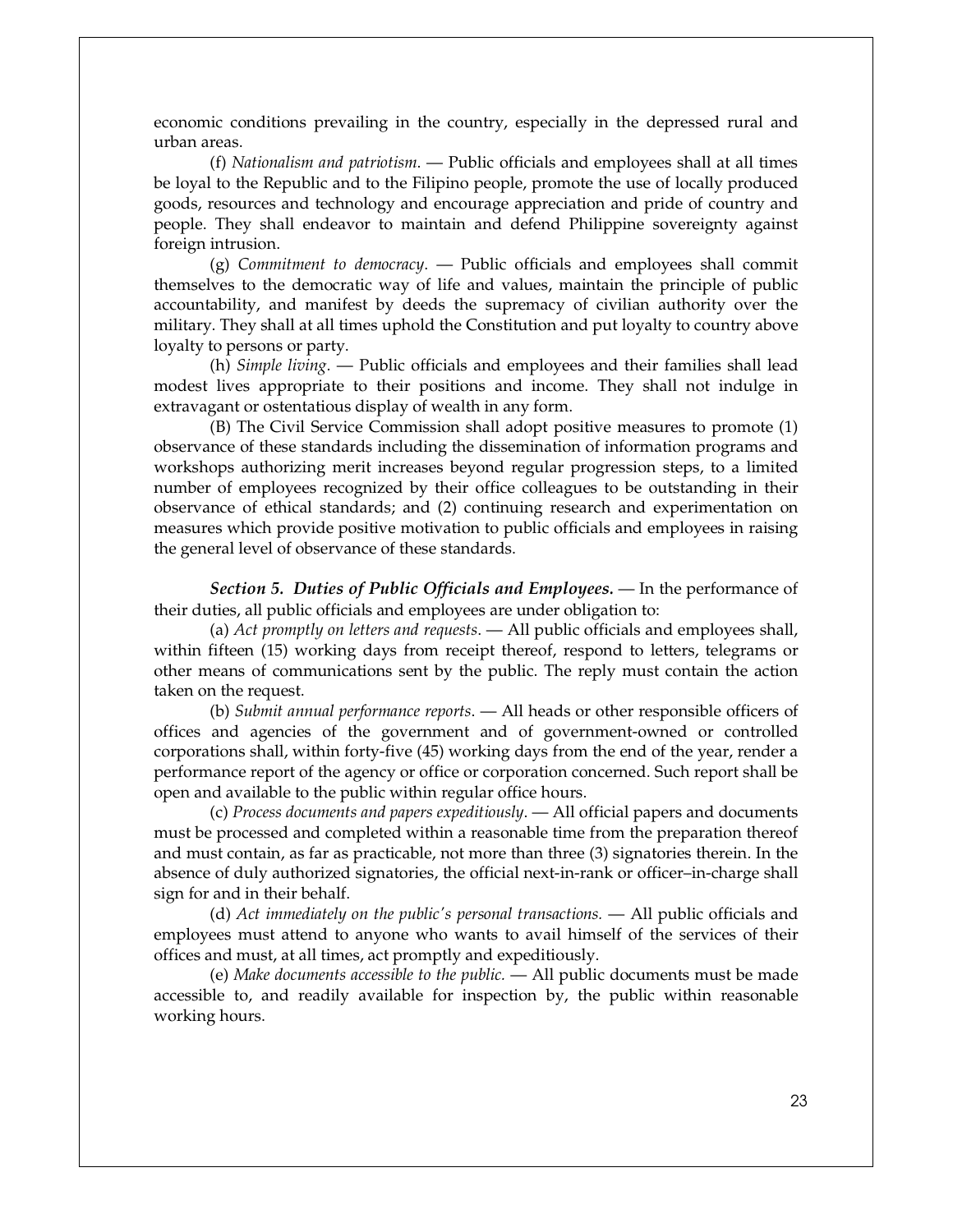*Section 6. System of Incentives and Rewards.* — A system of annual incentives and rewards is hereby established in order to motivate and inspire public servants to uphold the highest standards of ethics. For this purpose, a Committee on Awards to Outstanding Public Officials and Employees is hereby created composed of the following: the Ombudsman and Chairman of the Civil Service Commission as Co-Chairmen, and the Chairman of the Commission on Audit, and two government employees to be appointed by the President, as members.

 It shall be the task of this Committee to conduct a periodic, continuing review of the performance of public officials and employees, in all the branches and agencies of Government and establish a system of annual incentives and rewards to the end that due recognition is given to public officials and employees of outstanding merit on the basis of the standards set forth in this Act.

 The conferment of awards shall take into account, among other things, the following: the years of service and the quality and consistency of performance, the obscurity of the position, the level of salary, the unique and exemplary quality of a certain achievement, and the risks or temptations inherent in the work. Incentives and rewards to government officials and employees of the year to be announced in public ceremonies honoring them may take the form of bonuses, citations, directorships in government-owned or controlled corporations, local and foreign scholarship grants, paid vacations and the like. They shall likewise be automatically promoted to the next higher position with the commensurate salary suitable to their qualifications. In case there is no next higher position or it is not vacant, said position shall be included in the budget of the office in the next General Appropriations Act. The Committee on Awards shall adopt its own rules to govern the conduct of its activities.

*Section 7. Prohibited Acts and Transactions.* — In addition to acts and omissions of public officials and employees now prescribed in the Constitution and existing laws, the following shall constitute prohibited acts and transactions of any public official and employee and are hereby declared to be unlawful:

 (a) *Financial and material interest*. — Public officials and employees shall not, directly or indirectly, have any financial or material interest in any transaction requiring the approval of their office.

 (b) *Outside employment and other activities related thereto*. — Public officials and employees during their incumbency shall not:

 (1) Own, control, manage or accept employment as officer, employee, consultant, counsel, broker, agent, trustee or nominee in any private enterprise regulated, supervised or licensed by their office unless expressly allowed by law;

 (2) Engage in the private practice of their profession unless authorized by the Constitution or law, provided, that such practice will not conflict or tend to conflict with their official functions; or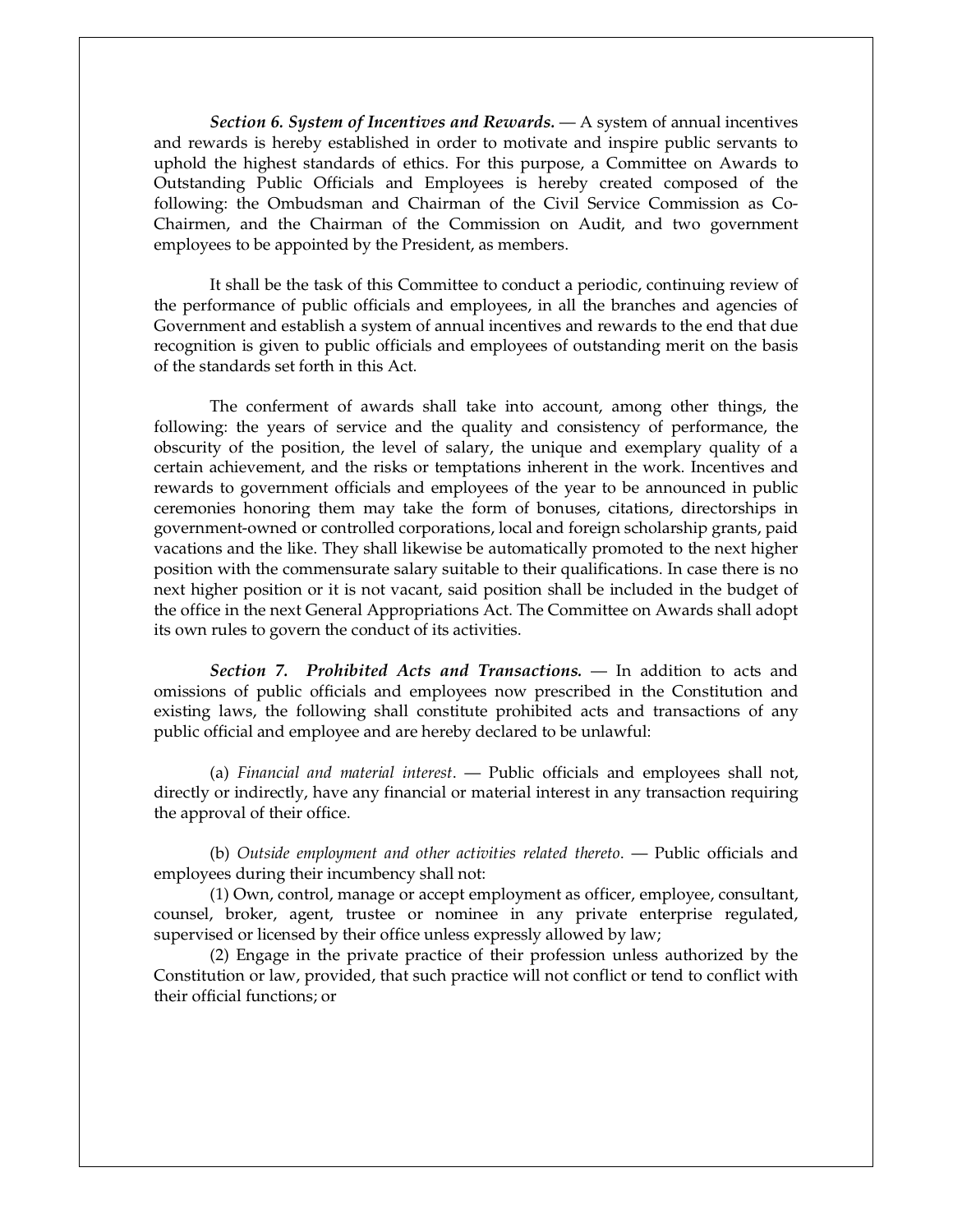(3) Recommend any person to any position in a private enterprise which has a regular or pending official transaction with their office.

 These prohibitions shall continue to apply for a period of one (1) year after resignation, retirement, or separation from public office, except in the case of subparagraph (b) (2) above, but the professional concerned cannot practice his profession in connection with any matter before the office he used to be with, in which case the one-year prohibition shall likewise apply.

## (c) *Disclosure and/or misuse of confidential information*. —

Public officials and employees shall not use or divulge, confidential or classified information officially known to them by reason of their office and not made available to the public, either:

(1) To further their private interests, or give undue advantage to anyone; or

(2) To prejudice the public interest.

(d) *Solicitation or acceptance of gifts.* — Public officials and employees shall not solicit or accept, directly or indirectly, any gift, gratuity, favor, entertainment, loan or anything of monetary value from any person in the course of their official duties or in connection with any operation being regulated by, or any transaction which may be affected by the functions of their office.

As to gifts or grants from foreign governments, the Congress consents to:

 (i) The acceptance and retention by a public official or employee of a gift of nominal value tendered and received as a souvenir or mark of courtesy;

 (ii) The acceptance by a public official or employee of a gift in the nature of a scholarship or fellowship grant or medical treatment; or

 (iii) The acceptance by a public official or employee of travel grants or expenses for travel taking place entirely outside the Philippine (such as allowances, transportation, food, and lodging) of more than nominal value if such acceptance is appropriate or consistent with the interests of the Philippines, and permitted by the head of office, branch or agency to which he belongs.

 The Ombudsman shall prescribe such regulations as may be necessary to carry out the purpose of this subsection, including pertinent reporting and disclosure requirements.

 Nothing in this Act shall be construed to restrict or prohibit any educational, scientific or cultural exchange programs subject to national security requirements.

*Section 8. Statements and Disclosure.* — Public officials and employees have an obligation to accomplish and submit declarations under oath of, and the public has the right to know, their assets, liabilities, net worth and financial and business interests including those of their spouses and of unmarried children under eighteen (18) years of age living in their households.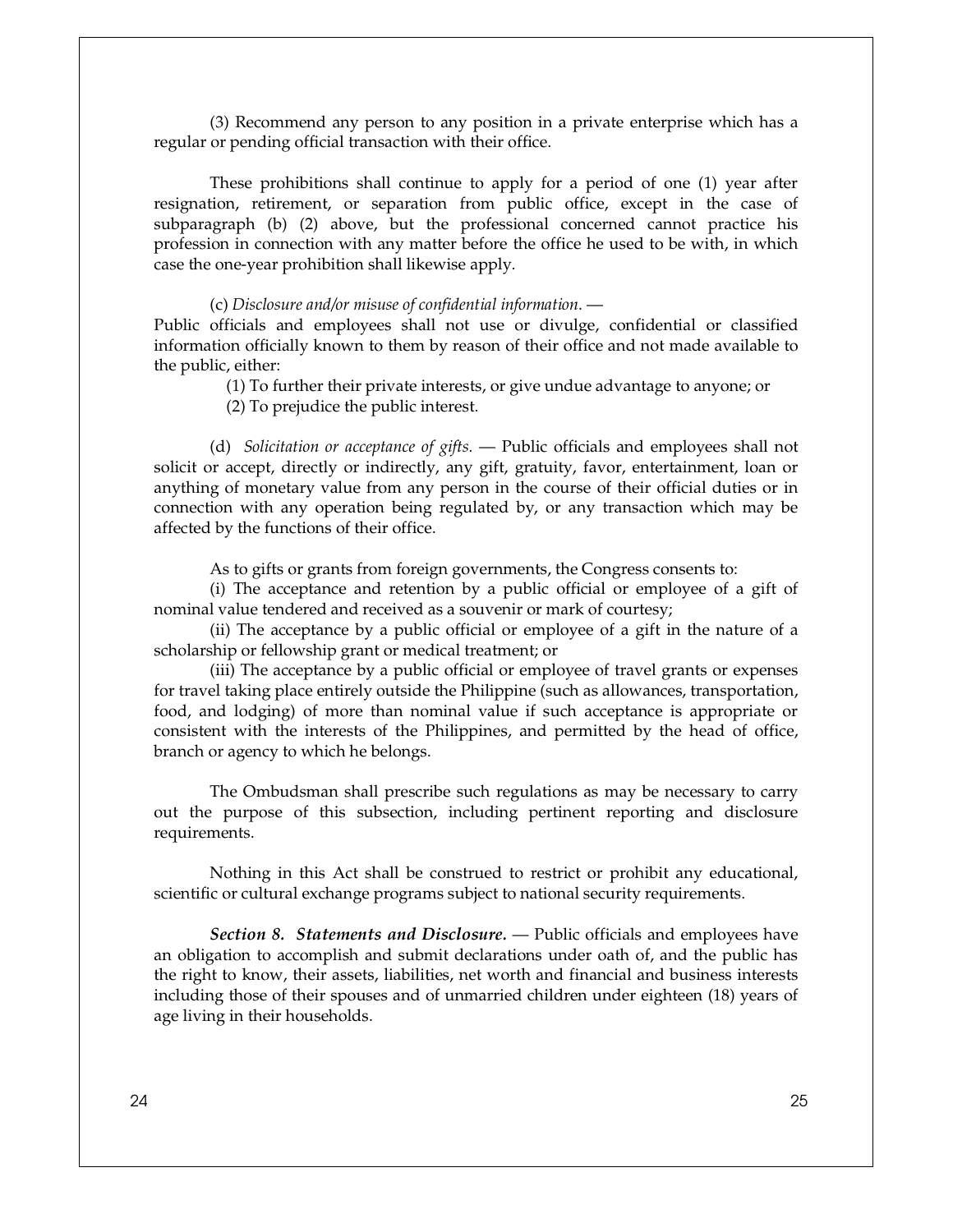(A) *Statements of Assets and Liabilities and Financial Disclosure*. — All public officials and employees, except those who serve in an honorary capacity, laborers and casual or temporary workers, shall file under oath their Statement of Assets, Liabilities and Net Worth and a Disclosure of Business Interests and Financial Connections and those of their spouses and unmarried children under eighteen (18) years of age living in their households.

The two documents shall contain information on the following:

 (a) real property, its improvements, acquisition costs, assessed value and current fair market value;

(b) personal property and acquisition cost;

 (c) all other assets such as investments, cash on hand or in banks, stocks, bonds, and the like;

(d) liabilities, and;

(e) all business interests and financial connections.

The documents must be filed:

(a) within thirty (30) days after assumption of office;

(b) on or before April 30, of every year thereafter; and

(c) within thirty (30) days after separation from the service.

 All public officials and employees required under this section to file the aforestated documents shall also execute, within thirty (30) days from the date of their assumption of office, the necessary authority in favor of the Ombudsman to obtain from all appropriate government agencies, including the Bureau of Internal Revenue, such documents as may show their assets, liabilities, net worth, and also their business interests and financial connections in previous years, including, if possible, the year when they first assumed any office in the Government.

 Husband and wife who are both public officials or employees may file the required statements jointly or separately.

 The Statements of Assets, Liabilities and Net Worth and the Disclosure of Business Interests and Financial Connections shall be filed by:

 (1) Constitutional and national elective officials, with the national office of the Ombudsman;

 (2) Senators and Congressmen, with the Secretaries of the Senate and the House of Representatives, respectively; Justices, with the Clerk of Court of the Supreme Court; Judges, with the Court Administrator; and all national executive officials with the Office of the President;

 (3) Regional and local officials and employees, with the Deputy Ombudsman in their respective regions;

 (4) Officers of the armed forces from the rank of colonel or naval captain, with the Office of the President, and those below said ranks, with the Deputy Ombudsman in their respective regions; and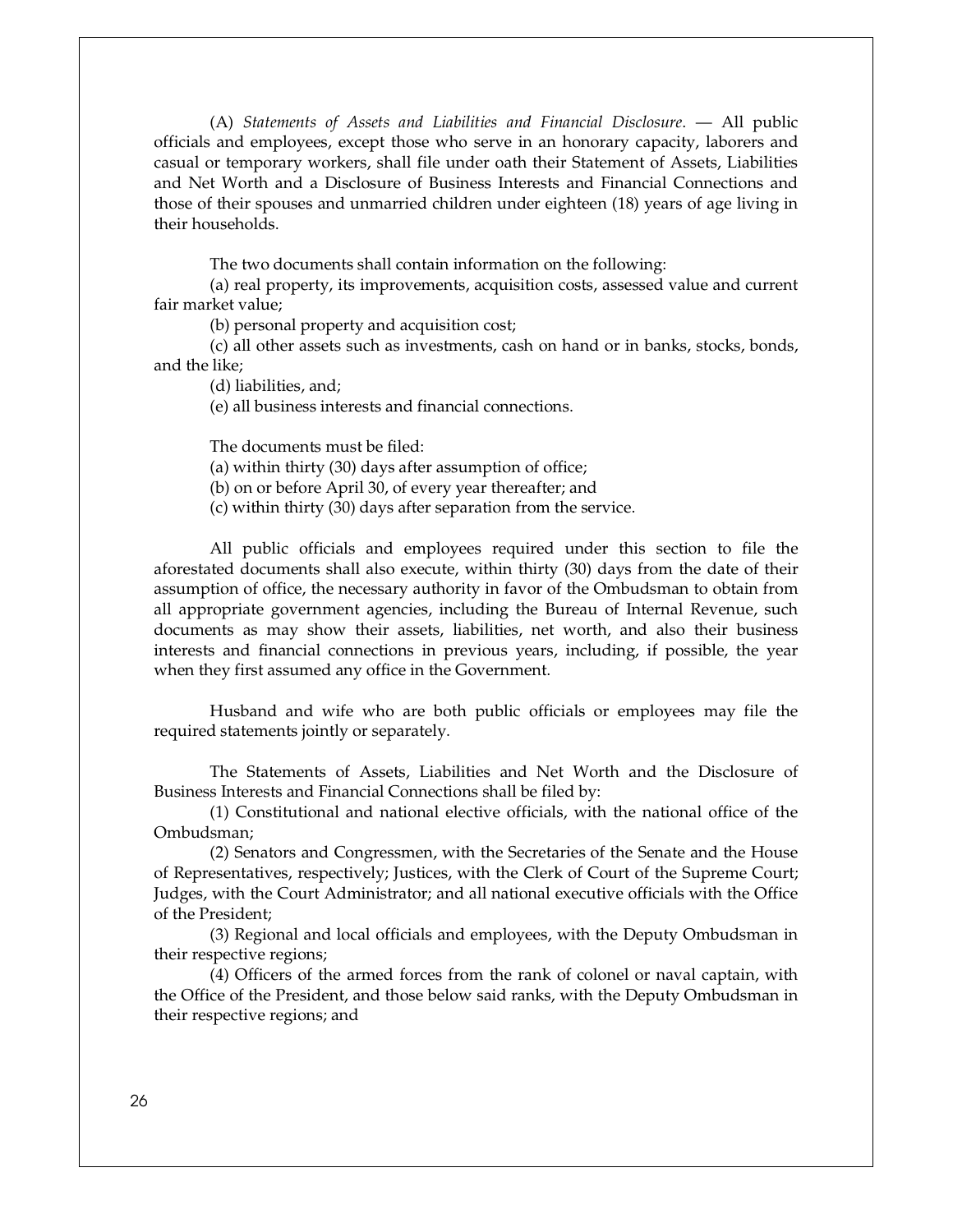(5) All other public officials and employees, defined in Republic Act No. 3019, as amended, with the Civil Service Commission.

 (B) *Identification and disclosure of relatives.* — It shall be the duty of every public official or employee to identify and disclose, to the best of his knowledge and information, his relatives in the Government in the form, manner and frequency prescribed by the Civil Service Commission.

 (C) *Accessibility of documents.* — (1) Any and all statements filed under this Act, shall be made available for inspection at reasonable hours.

 (2) Such statements shall be made available for copying or reproduction after ten (10) working days from the time they are filed as required by law.

 (3) Any person requesting a copy of a statement shall be required to pay a reasonable fee to cover the cost of reproduction and mailing of such statement, as well as the cost of certification.

 (4) Any statement filed under this Act shall be available to the public for a period of ten (10) years after receipt of the statement. After such period, the statement may be destroyed unless needed in an ongoing investigation.

 (D) *Prohibited acts.* — It shall be unlawful for any person to obtain or use any statement filed under this Act for:

(a) any purpose contrary to morals or public policy; or

 (b) any commercial purpose other than by news and communications media for dissemination to the general public.

*Section 9. Divestment.* — A public official or employee shall avoid conflicts of interest at all times. When a conflict of interest arises, he shall resign from his position in any private business enterprise within thirty (30) days from his assumption of office and/or divest himself of his shareholdings or interest within sixty (60) days from such assumption.

 The same rule shall apply where the public official or employee is a partner in a partnership.

 The requirement of divestment shall not apply to those who serve the Government in an honorary capacity nor to laborers and casual or temporary workers.

*Section 10. Review and Compliance Procedure.* — (a) The designated Committees of both Houses of the Congress shall establish procedures for the review of statements to determine whether said statements which have been submitted on time, are complete, and are in proper form. In the event a determination is made that a statement is not so filed, the appropriate Committee shall so inform the reporting individual and direct him to take the necessary corrective action.

 (b) In order to carry out their responsibilities under this Act, the designated Committees of both Houses of Congress shall have the power within their respective jurisdictions, to render any opinion interpreting this Act, in writing, to persons covered by this Act, subject in each instance to the approval by affirmative vote of the majority of the particular House concerned.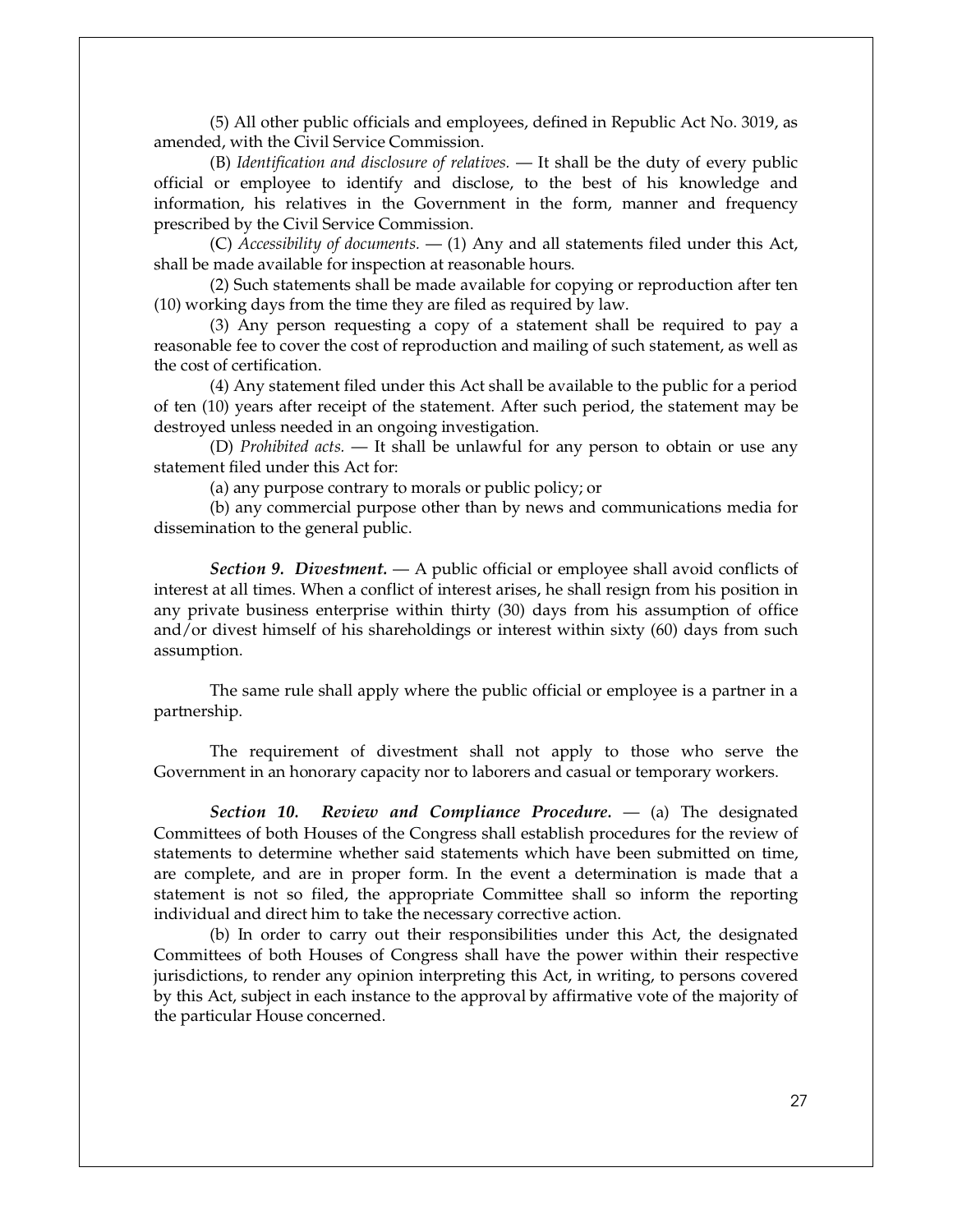The individual to whom an opinion is rendered, and any other individual involved in a similar factual situation, and who, after issuance of the opinion acts in good faith in accordance with it shall not be subject to any sanction provided in this Act.

 (c) The heads of other offices shall perform the duties stated in subsections (a) and (b) hereof insofar as their respective offices are concerned, subject to the approval of the Secretary of Justice, in the case of the Executive Department and the Chief Justice of the Supreme Court, in the case of the Judicial Department.

*Section 11. Penalties.* — (a) Any public official or employee, regardless of whether or not he holds office or employment in a casual, temporary, holdover, permanent or regular capacity, committing any violation of this Act shall be punished with a fine not exceeding the equivalent of six (6) months' salary or suspension not exceeding one (1) year, or removal depending on the gravity of the offense after due notice and hearing by the appropriate body or agency. If the violation is punishable by a heavier penalty under another law, he shall be prosecuted under the latter statute. Violations of Sections 7, 8 or 9 of this Act shall be punishable with imprisonment not exceeding five (5) years, or a fine not exceeding five thousand pesos (P5,000), or both, and, in the discretion of the court of competent jurisdiction, disqualification to hold public office.

 (b) Any violation hereof proven in a proper administrative proceeding shall be sufficient cause for removal or dismissal of a public official or employee, even if no criminal prosecution is instituted against him.

 (c) Private individuals who participate in conspiracy as co-principals, accomplices or accessories, with public officials or employees, in violation of this Act, shall be subject to the same penal liabilities as the public officials or employees and shall be tried jointly with them.

 (d) The official or employee concerned may bring an action against any person who obtains or uses a report for any purpose prohibited by Section 8 (D) of this Act. The Court in which such action is brought may assess against such person a penalty in any amount not to exceed twenty-five thousand pesos (P25,000.00). If another sanction hereunder or under any other law is heavier, the latter shall apply.

*Section 12. Promulgation of Rules and Regulations, Administration and Enforcement of this Act.* — The Civil Service Commission shall have the primary responsibility for the administration and enforcement of this Act. It shall transmit all cases for prosecution arising from violations of this Act to the proper authorities for appropriate action: *Provided, however*, That it may institute such administrative actions and disciplinary measures as may be warranted in accordance with law. Nothing in this provision shall be construed as a deprivation of the right of each House of Congress to discipline its Members for disorderly behavior.

 The Civil Service Commission is hereby authorized to promulgate rules and regulations necessary to carry out the provisions of this Act, including guidelines for